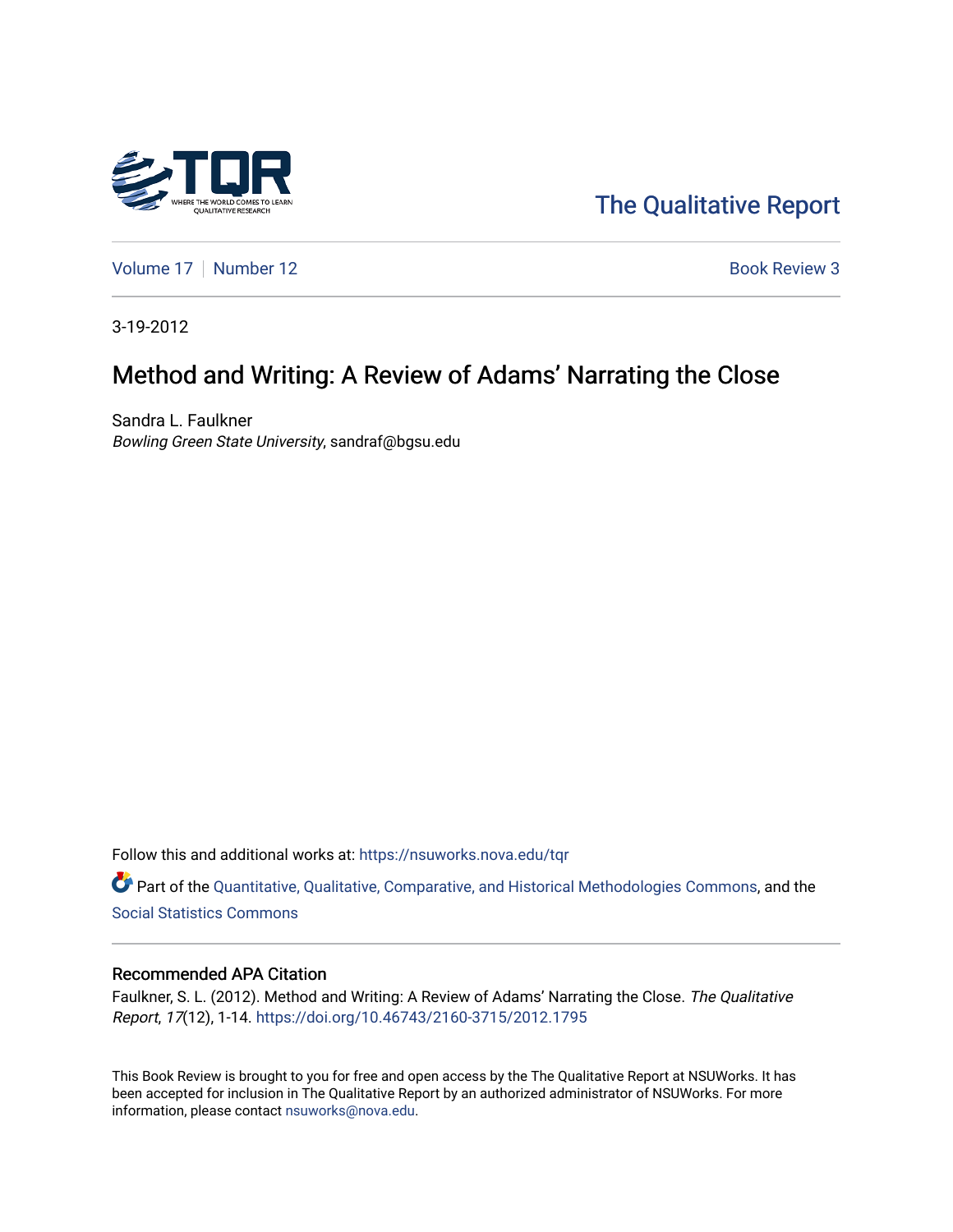

## Method and Writing: A Review of Adams' Narrating the Close

## Abstract

The reviewer starts the review with her reading strategy of beginning with the discussion of the method. She argues that Adams' work expands definitions of culture and what constitutes the field in ethnographic work in a beautifully written piece of autoethnography. Adams marries method, writing, and topic matter. The reviewer believes that this text would be appropriate for undergraduate and graduate students as well as those of us wanting an excellent example of autoethnography. In conclusion, the reviewer claims excitement to see where this will take ethnographers in the future, and especially those of us interested in the study of stigmatized and marginalized identities and close relationships.

## Keywords

qualitative research

## Creative Commons License



This work is licensed under a [Creative Commons Attribution-Noncommercial-Share Alike 4.0 License](https://creativecommons.org/licenses/by-nc-sa/4.0/).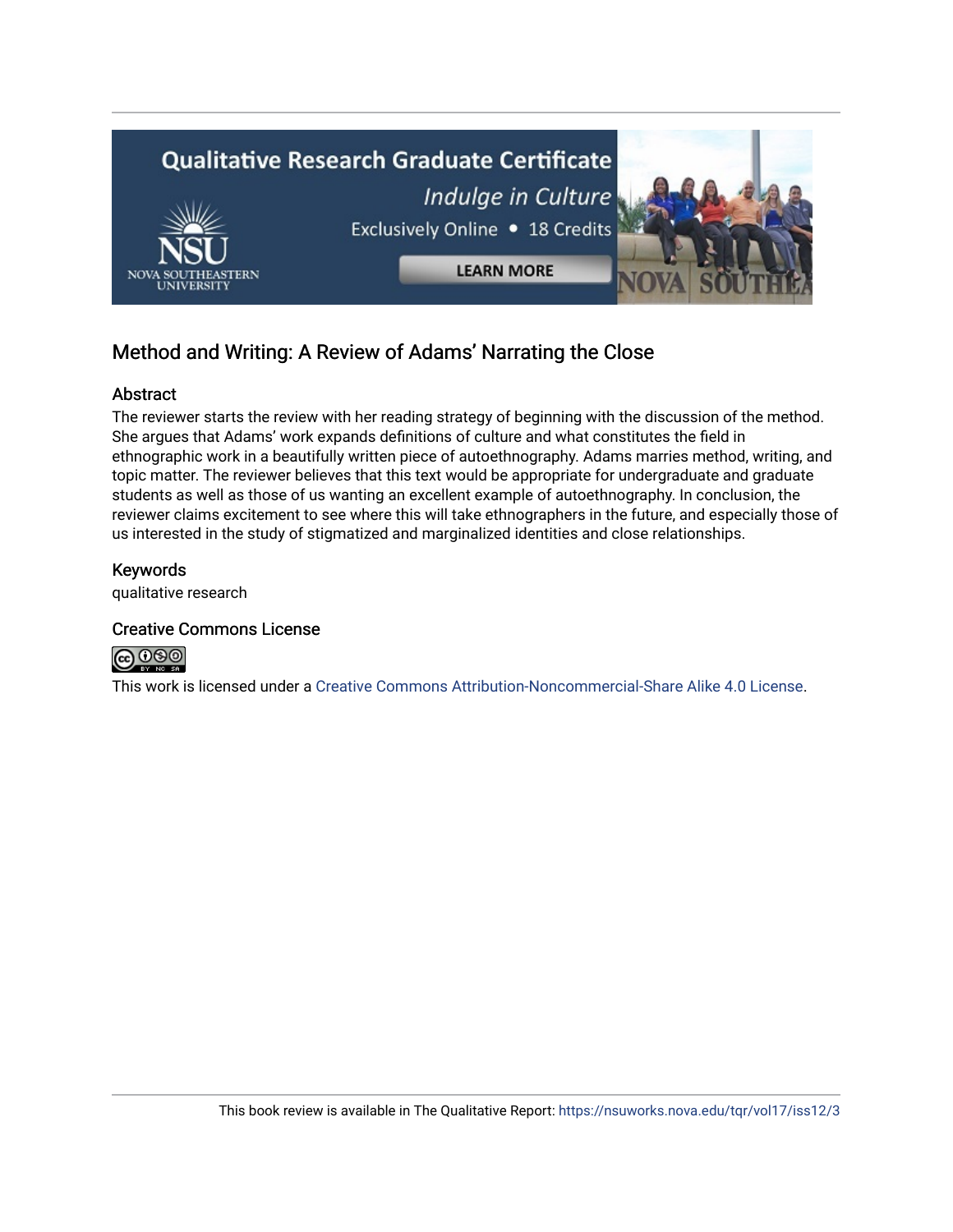## **Method and Writing: A Review of Adams'** *Narrating the Closet*

Sandra L. Faulkner

Bowling Green State University, Bowling Green, OH, USA

*The reviewer starts the review with her reading strategy of beginning with the discussion of the method. She argues that Adams' work expands definitions of culture and what constitutes the field in ethnographic work in a beautifully written piece of autoethnography. Adams marries method, writing, and topic matter. The reviewer believes that this text would be appropriate for undergraduate and graduate students as well as those of us wanting an excellent example of autoethnography. In conclusion, the reviewer claims excitement to see where this will take ethnographers in the future, and especially those of us interested in the study of stigmatized and marginalized identities and close relationships.*

The claim "I study LGBQ cultures" makes little sense: if LGBQ cultures are not cultures, then how can I use ethnography—a method for studying cultural experience—to understand LGBQ cultural members, happenings, and experiences? By claiming to study LGBQ cultures, I claim to study cultures that some writers say do not exist. (p. 154)

This quote is an apt way to begin my review of Adams' (2011) *Narrating the Closet: An autoethnography of same sex attraction* because of my reading strategy: I admit that I began from the appendix (*Notes on method, criticism, and representation*). As someone who teaches qualitative methodology at the graduate and undergraduate level and uses autoethnography for some of her work, I welcome a book that explicitly addresses methodological issues in the presentation of the ethnography. I also was attracted to the topic given my research interest in stigmatized identities and how they are (re)negotiated in the context of close relationships. I looked forward to reading Adams' work because of the meeting of method, topic, and writing, and I admit to starting and finishing the piece in one sitting on a plane flight because it was that well-done; a feat for any academic work blending interpretive methods and creative writing.

It is challenging to do autoethnography well, thus I am always curious about how a researcher participant executes the method. Adams' work represents the best of personal narrative as it is highly theoretical, useful, and evocative (Ellis, 2004). Adams makes a convincing case for the study of LGBQ identities as a cultural one and his work expands definitions of culture and ethnography. My reading strategy did not spoil the elegant writing flowing through the remainder of the book, and in fact, it crystallized my opinion that this text would be appropriate for undergraduate and graduate students as well as those of us wanting an excellent example of autoethnography.

Adams (2011) articulated his goal for the work early to frame the reading of the text: "I document my journey through, and processing of, the closet and coming out with the purpose of making experiences of same-sex attraction more humane, tolerable, and meaningful to for others" (p. 36). The point is to implicate all of us in climate issues; we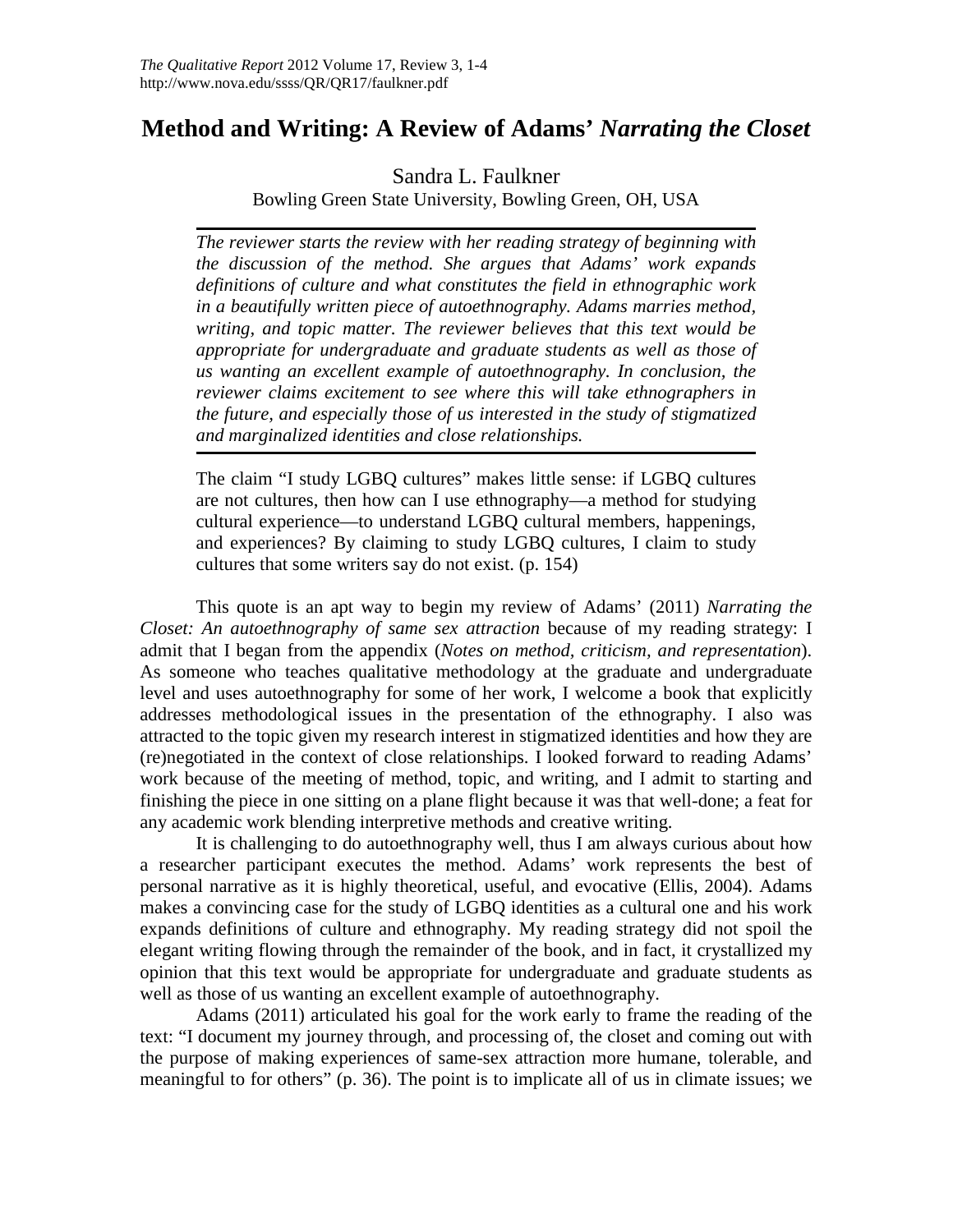must all take ownership for creating safe environments for the important everyday talk of who and how we love. No one should have to "come out in silence" (p. 125).

If we think that a person's intimate relationships should be 'no one's business,' then we should not ask about boyfriends, girlfriends, marriage, and other intimate and meaningful forms of coupling. If we believe these topics are appropriate to discuss, then same-sex boyfriends, girlfriends, marriages and other intimate and meaningful forms of coupling must be appropriate, too. (p. 127)

This goal seems clearly born out in Adams' choice to layer a process theory of LGBQ identities with the closet metaphor in chapters that articulate a process of going in the closet and the conditions necessary for the closet (Chapter Two), being in the closet and the secretive enactments and disconnect between personal and private avowals that must occur to maintain this state (Chapter Three), leaving the closet and the implication that coming out is an ever-present never complete process (Chapter Four), and a chapter (Five) on the paradoxes of the closet. Though Adams provided readers with a caveat in the introduction that this work may not be generalizable, was not intended to test predictions, or control outcomes as a post-positivist communication project would (p. 36), I experienced the work as an opening up of the importance of studying and providing concrete disclosure strategies for individuals with stigmatized identities of all kinds, especially those that may be invisible (e.g., PLWA). His use of his own experience of the closet and coming out, interviews with those who identify as LGBQ, conversations with others about same-sex attraction, and mass-mediated representations of the closet, coming out, and same-sex attraction make the statistics about hate crimes and identities personal (p. 159). We all feel the ascription process in some way because of the labels and attitudes and beliefs about others' identities that we communicate directly and indirectly and that are available in larger discourse. Adams' discussion of the paradoxes of the closet demonstrates the necessity of balancing between those identities we avow dearly and those ascribed to us by others (e.g., Faulkner & Hecht, 2011).

This work would be a good supplemental text in classes focused on the examination of relationships and identities, self-disclosure, gender, sexuality, and social support. As I read the book, I imagined overlaying various communication theories of identity and self-disclosure in class discussions indicating the heuristic value of Adams' research and writing. The topics of expectations and disclosure, needs for disclosure, timing of disclosure, and relational consequences would all be appropriate foci. In particular, I thought of Hecht's (Faulkner & Hecht, 2006) Communication Theory of Identity (CTI). The idea of coming out as a series of paradoxes that people create in interaction highlights the personal, relational, enacted and communal levels of identity. For instance, paradox number 6 states: "Coming out is sometimes perceived as necessary and important, mature and healthy, honest and politically responsible; conversely, not coming out is unhealthy and shameful, immature, dishonest, and politically irresponsible" (p. 112). The difference between one's personal sense of same-sex attraction labeled LGBQ and relational others' negative reactions to a disclosure of same-sex attraction can be considered an identity gap. The consequences of identity gaps are relational and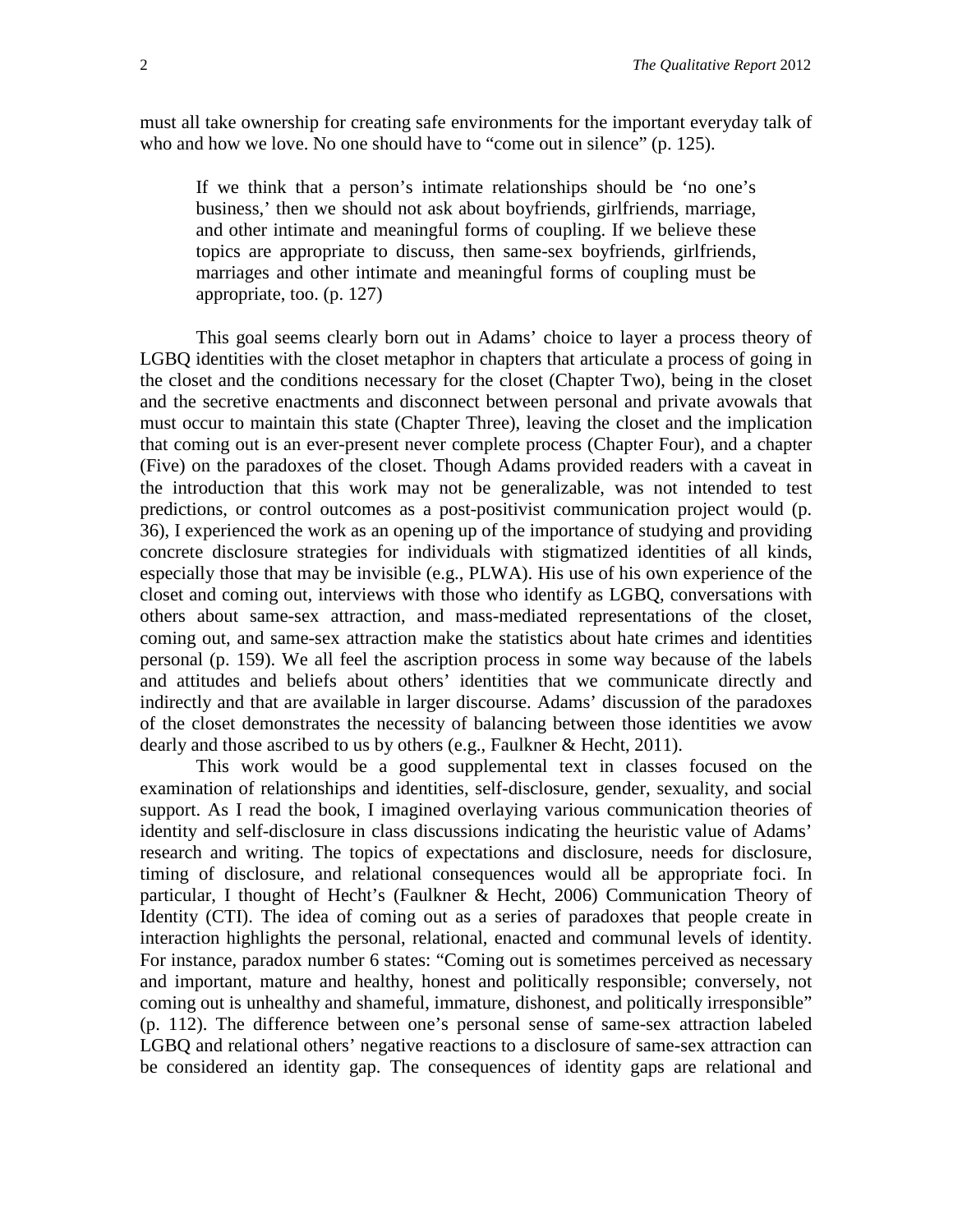psychological from the dissolution of relationships to self-harm because of "reckless acts" (e.g., excessive drinking) and not receiving affirmation of the self.

The least compelling argument in the book was the claim to a gay language. The argument for gay language means that the questions we can ask about sexuality are limited, and this position then opens up debates about who is *in* and *outside* of an LGBQ community (Cameron & Kulick, 2003). Cameron and Kulick (2003) contend that it is more productive "to regard them [features of 'gayspeak'], instead, as symbolically or ideologically laden linguistic resources that are available for anyone—regardless of their erotic orientation—to draw on and recirculate to produce particular effects that may or may not be intentional" (p. 91). This, however, does not weaken the overall strength of Adams' expansion of culture and ethnography. I just believe the case was overstated. Adams has demonstrated that ethnographers should enlarge notions of space and culture given that LGBQ culture is not tied to concrete space in many cases (e.g., towns without LGBQ bars). He demonstrated the notion of an LGBQ space as liminal and thus shifting and slippery in need of personal experience to illuminate cultural discourse surrounding same-sex attraction:

The ethnographer of LGBQ cultures must also find a way to study invisible and ephemeral phenomena, such as the closet, coming out, and same-sex attraction. For me, this means reflecting on and using my experience with the closet, talking with others about their experience with coming out, and examining mass-mediated representations of same-sex attraction. (Adams, 2011, p. 157)

In conclusion, Adams' work expands definitions of culture and what constitutes the field in ethnographic work in a beautifully written piece of autoethnography. I am excited to see where this will take ethnographers in the future, and especially those of us interested in the study of stigmatized and marginalized identities and close relationships.

#### **References**

- Adams, T. (2011). *Narrating the closet: An autoethnography of same-sex attraction*. Walnut Creek, CA: Left Coast Press, Inc.
- Cameron, D., & Kulick, D. (2003). *Language and sexuality*. Cambridge, UK: Cambridge University.
- Ellis, C. (2004). *The ethnographic I: A methodological novel about autoethnography*. Walnut Creek, CA: AltaMira.
- Faulkner, S. L., & Hecht, M. L. (2006). Tides in the ocean: A layered approach to culture and communication. In B. B. Whaley & W. Samter (Eds.), *Explaining communication: Contemporary theories and exemplars* (pp. 383-402). Mahwah, NJ: Lawrence Erlbaum.
- Faulkner, S. L., & Hecht, M. L. (2011). The negotiation of closetable identities: A narrative analysis of LGBTQ Jewish identity. *Journal of Social and Personal Relationships, 28,* 829-847. doi:10.1177/0265407510391338